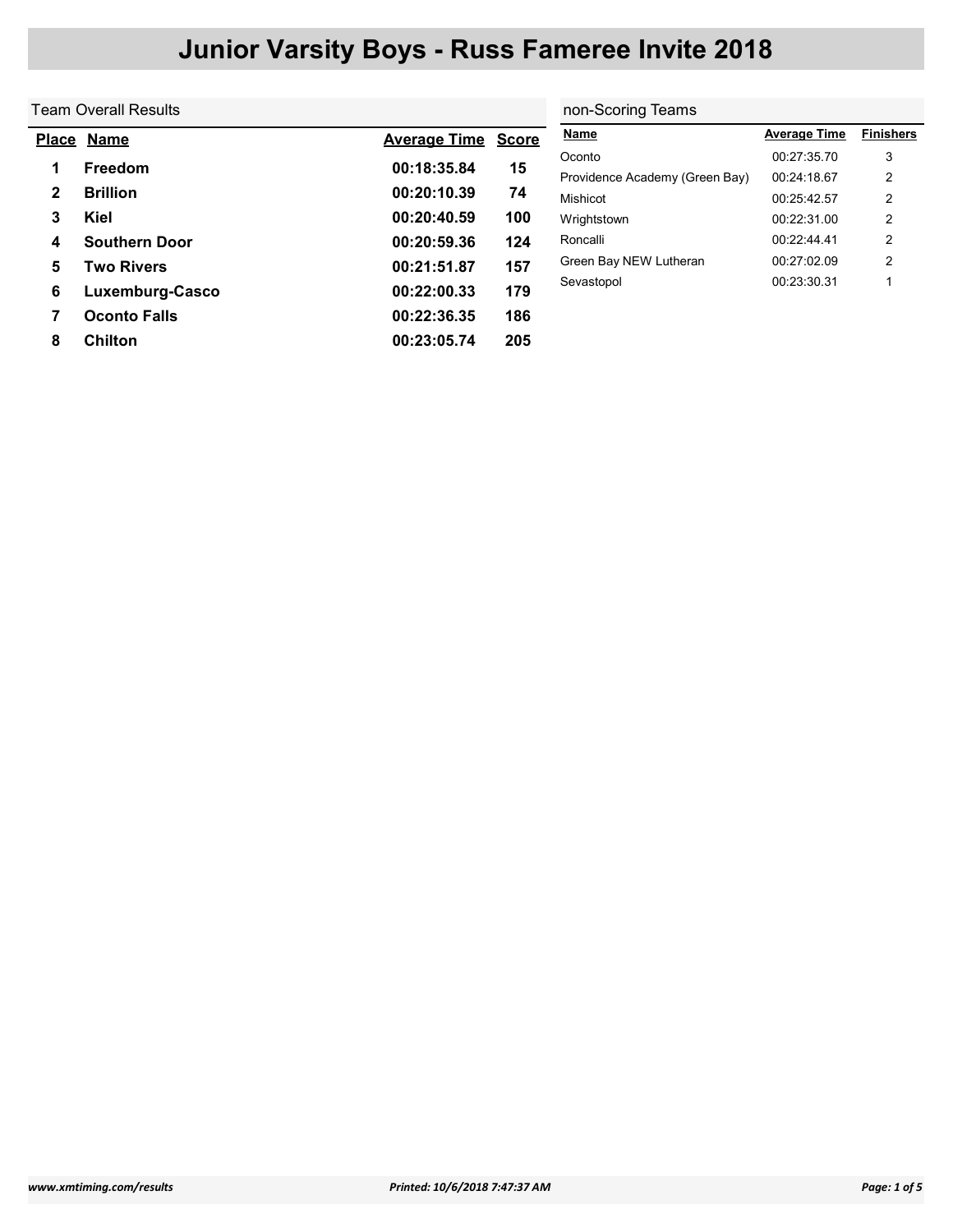### Team Results

| <b>Place</b> | <b>Team Name</b>     |                              |      |                            |             | Average Time # of Finishers Team Score |                |
|--------------|----------------------|------------------------------|------|----------------------------|-------------|----------------------------------------|----------------|
| 1            | Freedom              |                              |      |                            | 00:18:35.84 | 13                                     | 15             |
|              | <b>Team Position</b> | <b>Overall Position</b>      | Bib# | <b>Name</b>                |             | <b>Chip Time</b>                       | <b>Score</b>   |
|              | 1                    | 1                            | 228  | <b>Corey Van Groll</b>     |             | 00:17:49.46                            | 1              |
|              | 2                    | $\mathbf 2$                  | 220  | <b>Owen DeWitt</b>         |             | 00:17:55.03                            | 2              |
|              | 3                    | 3                            | 223  | <b>Sawyer Gonnering</b>    |             | 00:19:01.41                            | 3              |
|              | 4                    | 4                            | 221  | <b>Andy Edelburg</b>       |             | 00:19:06.22                            | 4              |
|              | 5                    | 5                            | 230  | <b>Cole Wautlet</b>        |             | 00:19:07.09                            | 5              |
|              | 6                    | 6                            | 224  | Hayden Hofacker            |             | 00:19:29.65                            | (6)            |
|              | $\overline{7}$       | 8                            | 229  | <b>Mason Vosters</b>       |             | 00:19:38.66                            | (8)            |
|              | 8                    | 10                           | 218  | Justin Behnke              |             | 00:19:58.78                            | (10)           |
| $\mathbf{2}$ | <b>Brillion</b>      |                              |      |                            | 00:20:10.39 | 19                                     | 74             |
|              | <b>Team Position</b> | <b>Overall Position</b>      | Bib# | <b>Name</b>                |             | <b>Chip Time</b>                       | <b>Score</b>   |
|              | 1                    | 11                           | 135  | <b>Cesar Hinojosa</b>      |             | 00:20:01.60                            | 11             |
|              | $\mathbf 2$          | 13                           | 145  | <b>George Witt</b>         |             | 00:20:03.68                            | 12             |
|              | 3                    | 17                           | 131  | Davie Geiger               |             | 00:20:13.82                            | 16             |
|              | 4                    | 18                           | 133  | <b>Jorden Guevara-Foss</b> |             | 00:20:16.14                            | 17             |
|              | 5                    | 19                           | 126  | lan Aplin                  |             | 00:20:16.70                            | 18             |
|              | 6                    | 20                           | 130  | Levi Galoff                |             | 00:20:17.59                            | (19)           |
|              | 7                    | 24                           | 136  | Elliot Kelpinski           |             | 00:20:43.16                            | (20)           |
|              | 8                    | 26                           | 141  | <b>Avery Schomburg</b>     |             | 00:20:53.12                            | (22)           |
| 3            | <b>Kiel</b>          |                              |      |                            | 00:20:40.59 | 7                                      | 100            |
|              | <b>Team Position</b> | <b>Overall Position</b>      | Bib# | <b>Name</b>                |             | <b>Chip Time</b>                       | <b>Score</b>   |
|              | 1                    | $\overline{7}$               | 284  | <b>Alex Karls</b>          |             | 00:19:37.44                            | $\overline{7}$ |
|              | 2                    | 9                            | 272  | <b>Nicholas Schmitz</b>    |             | 00:19:55.51                            | 9              |
|              | 3                    | 28                           | 287  | <b>Brandon Stephany</b>    |             | 00:21:00.73                            | 24             |
|              | 4                    | 35                           | 285  | <b>Clayton Meyer</b>       |             | 00:21:21.86                            | 29             |
|              | 5                    | 39                           | 288  | <b>Justin Stephany</b>     |             | 00:21:27.41                            | 31             |
|              | 6                    | 54                           | 286  | <b>Dylan Sexton</b>        |             | 00:22:33.77                            | (42)           |
|              | 7                    | 60                           | 283  | <b>Isaac Herr</b>          |             | 00:23:16.77                            | (44)           |
| 4            | <b>Southern Door</b> |                              |      |                            | 00:20:59.36 | 8                                      | 124            |
|              | <b>Team Position</b> | <b>Overall Position</b>      | Bib# | Name                       |             | <b>Chip Time</b>                       | <b>Score</b>   |
|              | 1                    | 14                           | 505  | <b>Angel Cardos</b>        |             | 00:20:03.80                            | 13             |
|              | 2                    | 15                           | 506  | <b>Ryan Charles</b>        |             | 00:20:04.09                            | 14             |
|              | 3                    | 34                           | 513  | <b>Dylan Wessel</b>        |             | 00:21:20.44                            | 28             |
|              | 4                    | 42                           | 511  | <b>Mason Massart</b>       |             | 00:21:44.12                            | 34             |
|              | 5                    | 43                           | 508  | <b>Austin Falish</b>       |             | 00:21:44.36                            | 35             |
|              | 6                    | 45                           | 510  | David Hoida                |             | 00:22:00.92                            | (37)           |
|              | $\overline{7}$       | 51                           | 509  | Collin Grota               |             | 00:22:21.11                            | (39)           |
|              | 8                    | 76                           | 512  | Shaun Tooley               |             | 00:25:18.19                            | (53)           |
| 5            | <b>Two Rivers</b>    |                              |      |                            | 00:21:51.87 | 6                                      | 157            |
|              | <b>Team Position</b> | <b>Overall Position</b>      | Bib# | <b>Name</b>                |             | <b>Chip Time</b>                       | <b>Score</b>   |
|              | 1                    | 27                           | 553  | Nolan Hansen               |             | 00:20:55.80                            | 23             |
|              | 2                    | 31                           | 552  | Joaquin Guynes             |             | 00:21:13.54                            | 25             |
|              | 3                    | 32                           | 556  | <b>Isaac Pardowsky</b>     |             | 00:21:14.64                            | 26             |
|              | 4                    | 44                           | 558  | Devin Wachowski            |             | 00:21:53.59                            | 36             |
|              | 5<br>6               | 65                           | 551  | Kaiden Bradl               |             | 00:24:01.78                            | 47             |
|              |                      | 83                           | 555  | Garrett Pagel              |             | 00:27:58.15                            | (55)           |
| 6            | Luxemburg-Casco      |                              |      |                            | 00:22:00.33 | 10                                     | 179            |
|              | <b>Team Position</b> | <b>Overall Position Bib#</b> |      | <b>Name</b>                |             | <b>Chip Time</b>                       | <b>Score</b>   |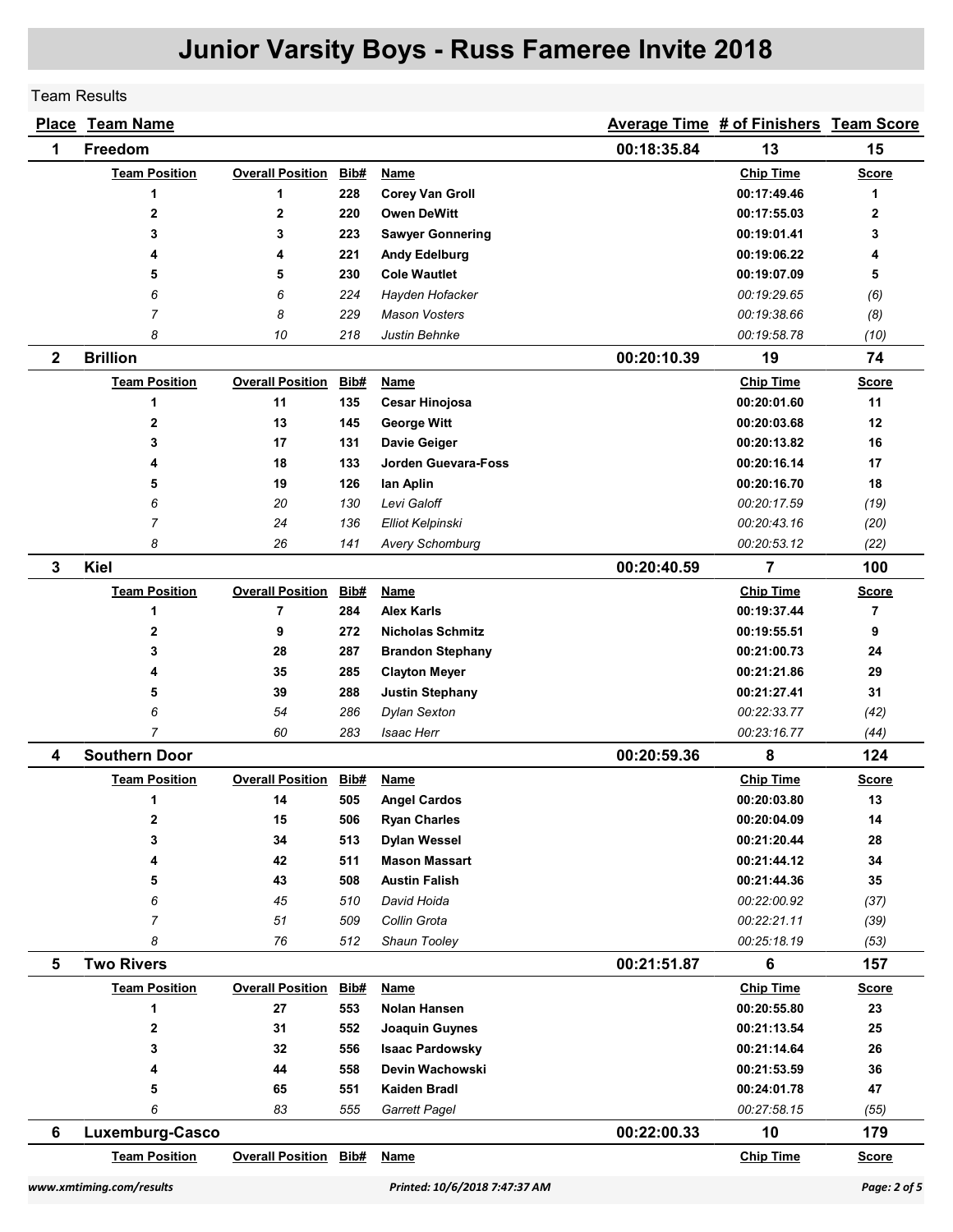| <b>Junior Varsity Boys - Russ Fameree Invite 2018</b> |                      |                         |      |                           |  |                  |              |
|-------------------------------------------------------|----------------------|-------------------------|------|---------------------------|--|------------------|--------------|
|                                                       | 1                    | 33                      | 321  | <b>Alex Goldsmith</b>     |  | 00:21:18.28      | 27           |
|                                                       | $\mathbf{2}$         | 41                      | 320  | <b>Emilio Feldt</b>       |  | 00:21:41.60      | 33           |
|                                                       | 3                    | 46                      | 327  | <b>Chas Shefchik</b>      |  | 00:22:01.77      | 38           |
|                                                       | 4                    | 52                      | 328  | <b>Luke Shefchik</b>      |  | 00:22:28.51      | 40           |
|                                                       | 5                    | 53                      | 329  | <b>Jacob Vanden Avond</b> |  | 00:22:31.51      | 41           |
|                                                       | 6                    | 56                      | 324  | <b>Hunter Joniaux</b>     |  | 00:22:44.09      | (43)         |
|                                                       | $\overline{7}$       | 67                      | 319  | <b>Mason Campbell</b>     |  | 00:24:13.70      | (48)         |
|                                                       | 8                    | 77                      | 323  | Ethan Jerabek             |  | 00:25:30.22      | (54)         |
| 7                                                     | <b>Oconto Falls</b>  |                         |      | 00:22:36.35               |  | 5                | 186          |
|                                                       | <b>Team Position</b> | <b>Overall Position</b> | Bib# | Name                      |  | <b>Chip Time</b> | <b>Score</b> |
|                                                       | 1                    | 16                      | 422  | <b>Bodee Woods</b>        |  | 00:20:11.41      | 15           |
|                                                       | $\overline{2}$       | 36                      | 419  | <b>Ethan Cunningham</b>   |  | 00:21:23.06      | 30           |
|                                                       | 3                    | 61                      | 423  | <b>Grant Yuma</b>         |  | 00:23:20.80      | 45           |
|                                                       | 4                    | 64                      | 421  | <b>Aaron Gonnering</b>    |  | 00:23:47.82      | 46           |
|                                                       | 5                    | 69                      | 420  | <b>Liam Funkhoaser</b>    |  | 00:24:18.66      | 50           |
| 8                                                     | <b>Chilton</b>       |                         |      | 00:23:05.74               |  | 5                | 205          |
|                                                       | <b>Team Position</b> | <b>Overall Position</b> | Bib# | Name                      |  | <b>Chip Time</b> | <b>Score</b> |
|                                                       | 1                    | 25                      | 176  | Lukas Halbach             |  | 00:20:47.52      | 21           |
|                                                       | $\mathbf{2}$         | 40                      | 174  | <b>Marcus Breckheimer</b> |  | 00:21:34.71      | 32           |
|                                                       | 3                    | 68                      | 177  | <b>Austin Hoerth</b>      |  | 00:24:16.48      | 49           |
|                                                       | 4                    | 71                      | 175  | Sam Dorn                  |  | 00:24:24.38      | 51           |
|                                                       | 5                    | 72                      | 178  | <b>Robert Kapral</b>      |  | 00:24:25.64      | 52           |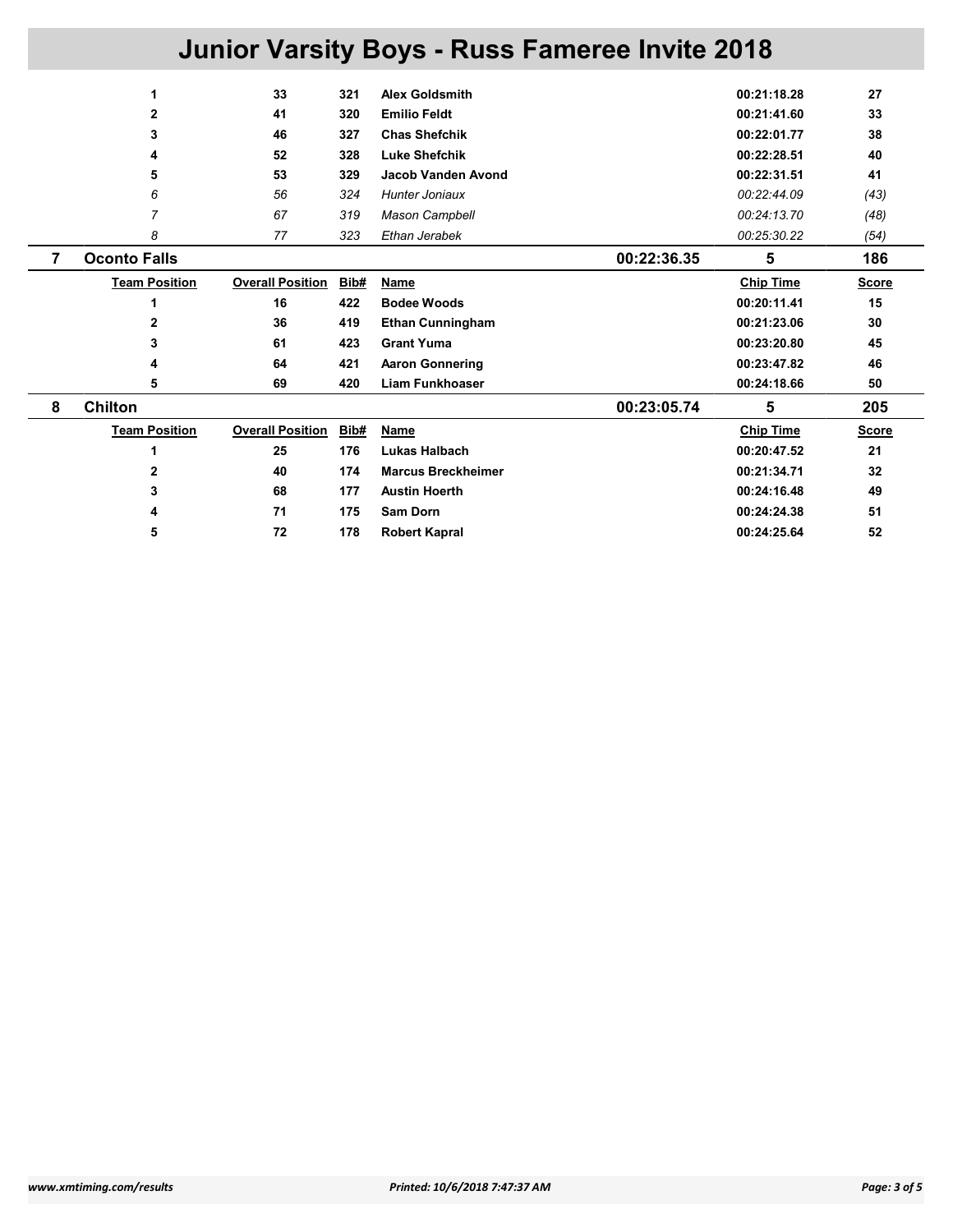### Individual Overall Results

| <b>Overall</b> |                |     | Score Bib# Name           | <b>Class</b> | <b>Chip Time Team</b>  |                                            |
|----------------|----------------|-----|---------------------------|--------------|------------------------|--------------------------------------------|
| 1              | 1              | 228 | <b>Corey Van Groll</b>    | <b>SO</b>    | 00:17:49.46 Freedom    |                                            |
| 2              | 2              | 220 | <b>Owen DeWitt</b>        | <b>FR</b>    | 00:17:55.03 Freedom    |                                            |
| 3              | 3              | 223 | <b>Sawyer Gonnering</b>   | <b>SR</b>    | 00:19:01.41 Freedom    |                                            |
| 4              | 4              | 221 | <b>Andy Edelburg</b>      | SR           | 00:19:06.22 Freedom    |                                            |
| 5              | 5              | 230 | <b>Cole Wautlet</b>       | JR           | 00:19:07.09 Freedom    |                                            |
| 6              | (6)            | 224 | Hayden Hofacker           | FR           | 00:19:29.65 Freedom    |                                            |
| 7              | $\overline{7}$ | 284 | <b>Alex Karls</b>         | <b>FR</b>    | 00:19:37.44 Kiel       |                                            |
| 8              | (8)            | 229 | <b>Mason Vosters</b>      | SO           | 00:19:38.66 Freedom    |                                            |
| 9              | 9              | 272 | <b>Nicholas Schmitz</b>   | SΟ           | 00:19:55.51 Kiel       |                                            |
| 10             | (10)           | 218 | Justin Behnke             | FR.          | 00:19:58.78 Freedom    |                                            |
| 11             | 11             | 135 | <b>Cesar Hinojosa</b>     | FR           | 00:20:01.60 Brillion   |                                            |
| 12             | 0              | 222 | Kobe Garvey               | FR           | 00:20:03.22 Freedom    |                                            |
| 13             | 12             | 145 | <b>George Witt</b>        | SR           | 00:20:03.68 Brillion   |                                            |
| 14             | 13             | 505 | <b>Angel Cardos</b>       | SΟ           |                        | 00:20:03.80 Southern Door                  |
| 15             | 14             | 506 | <b>Ryan Charles</b>       | <b>SR</b>    |                        | 00:20:04.09 Southern Door                  |
| 16             | 15             | 422 | <b>Bodee Woods</b>        | <b>SR</b>    |                        | 00:20:11.41 Oconto Falls                   |
| 17             | 16             | 131 | <b>Davie Geiger</b>       | JR           | 00:20:13.82 Brillion   |                                            |
| 18             | 17             | 133 | Jorden Guevara-Foss       | SO           | 00:20:16.14 Brillion   |                                            |
| 19             | 18             | 126 | lan Aplin                 | <b>FR</b>    | 00:20:16.70 Brillion   |                                            |
| 20             | (19)           | 130 | Levi Galoff               | SO           | 00:20:17.59 Brillion   |                                            |
| 21             | 0              | 226 | Joseph Jahnke             | SR           | 00:20:20.31 Freedom    |                                            |
| 22             | 0              | 231 | <b>Brent Westemeier</b>   | SO           | 00:20:27.15 Freedom    |                                            |
| 23             | 0              | 427 | Josh Wilger               | SR           |                        | 00:20:41.25 Providence Academy (Green Bay) |
| 24             | (20)           | 136 | Elliot Kelpinski          | JR           | 00:20:43.16 Brillion   |                                            |
| 25             | 21             | 176 | Lukas Halbach             | SΟ           | 00:20:47.52 Chilton    |                                            |
| 26             | (22)           | 141 | <b>Avery Schomburg</b>    | SO           | 00:20:53.12 Brillion   |                                            |
| 27             | 23             | 553 | Nolan Hansen              | JR           | 00:20:55.80 Two Rivers |                                            |
| 28             | 24             | 287 | <b>Brandon Stephany</b>   | SO           | 00:21:00.73 Kiel       |                                            |
| 29             | 0              | 128 | Caleb Buboltz             | SO           | 00:21:01.13 Brillion   |                                            |
| 30             | 0              | 354 | Ethan Rauber              | FR           | 00:21:05.64 Mishicot   |                                            |
| 31             | 25             | 552 | Joaquin Guynes            | FR           | 00:21:13.54 Two Rivers |                                            |
| 32             | 26             | 556 | <b>Isaac Pardowsky</b>    | JR           | 00:21:14.64 Two Rivers |                                            |
| 33             | 27             | 321 | <b>Alex Goldsmith</b>     | SR           |                        | 00:21:18.28 Luxemburg-Casco                |
| 34             | 28             | 513 | <b>Dylan Wessel</b>       | <b>FR</b>    |                        | 00:21:20.44 Southern Door                  |
| 35             | 29             | 285 | <b>Clayton Meyer</b>      | FR           | 00:21:21.86 Kiel       |                                            |
| 36             | 30             | 419 | <b>Ethan Cunningham</b>   | <b>SR</b>    |                        | 00:21:23.06 Oconto Falls                   |
| 37             | 0              | 139 | Evan Pope                 | SO           | 00:21:24.15 Brillion   |                                            |
| 38             | 0              | 227 | Mason Mannebach           | FR.          | 00:21:26.40 Freedom    |                                            |
| 39             | 31             | 288 | <b>Justin Stephany</b>    | <b>SR</b>    | 00:21:27.41 Kiel       |                                            |
| 40             | 32             | 174 | <b>Marcus Breckheimer</b> | <b>SO</b>    | 00:21:34.71 Chilton    |                                            |
| 41             | 33             | 320 | <b>Emilio Feldt</b>       | <b>JR</b>    |                        | 00:21:41.60 Luxemburg-Casco                |
| 42             | 34             | 511 | <b>Mason Massart</b>      | <b>FR</b>    |                        | 00:21:44.12 Southern Door                  |
| 43             | 35             | 508 | <b>Austin Falish</b>      | <b>SO</b>    |                        | 00:21:44.36 Southern Door                  |
| 44             | 36             | 558 | Devin Wachowski           | JR           | 00:21:53.59 Two Rivers |                                            |
| 45             | (37)           | 510 | David Hoida               | <b>SO</b>    |                        | 00:22:00.92 Southern Door                  |
| 46             | 38             | 327 | <b>Chas Shefchik</b>      | <b>FR</b>    |                        | 00:22:01.77 Luxemburg-Casco                |
| 47             | 0              | 132 | <b>Grant Geiger</b>       | SO           | 00:22:02.32 Brillion   |                                            |
| 48             | 0              | 595 | <b>Dominic Anderson</b>   | FR           |                        | 00:22:04.10 Wrightstown                    |
| 49             | 0              | 137 | Sean McConnell            | FR           | 00:22:13.58 Brillion   |                                            |
| 50             | 0              | 467 | Noah Verhasselt           | FR           | 00:22:15.40 Roncalli   |                                            |
| 51             | (39)           | 509 | Collin Grota              | FR.          |                        | 00:22:21.11 Southern Door                  |